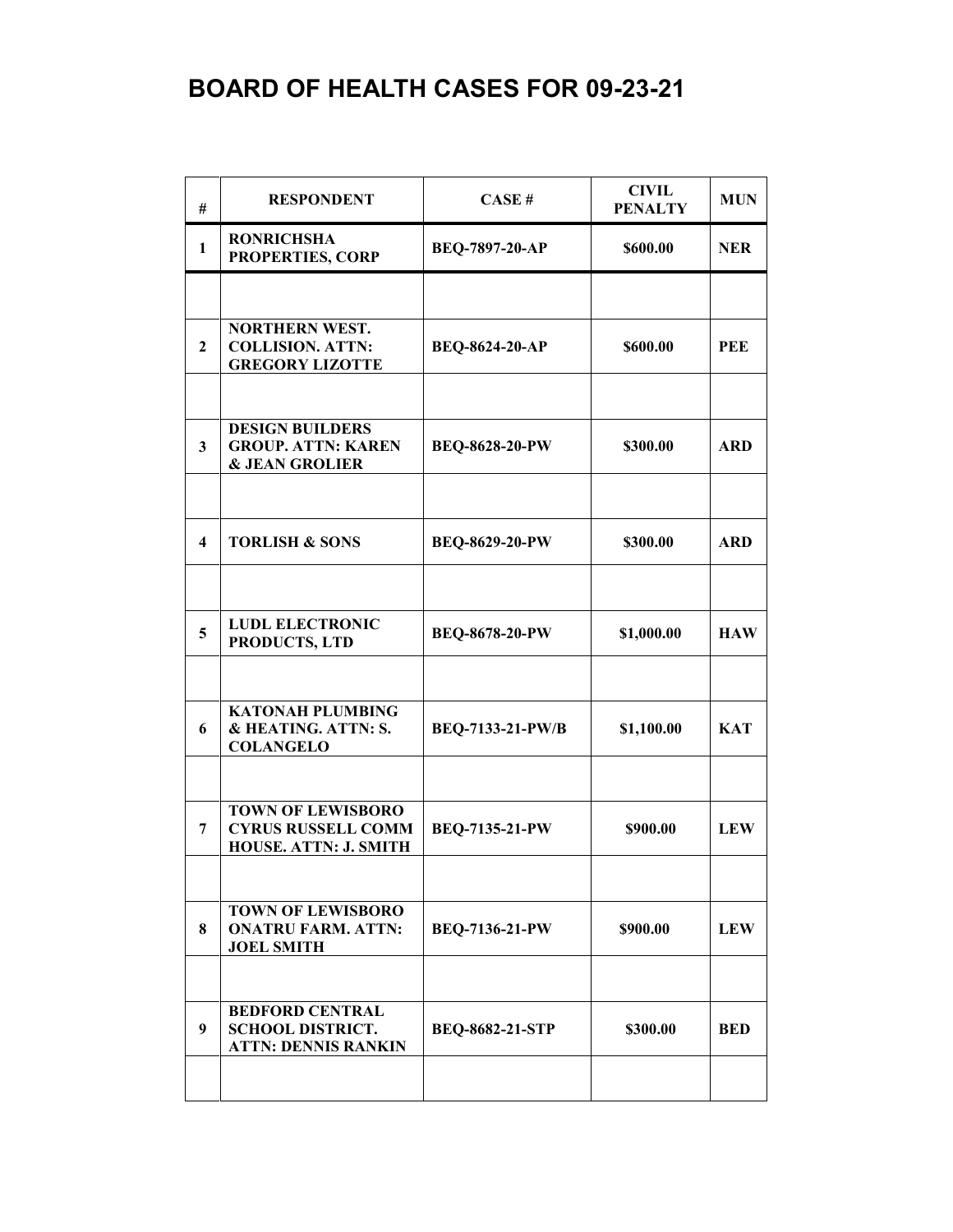| $\#$ | <b>RESPONDENT</b>                                          | CASE#                    | <b>CIVIL</b><br><b>PENALTY</b> | <b>MUN</b> |
|------|------------------------------------------------------------|--------------------------|--------------------------------|------------|
| 10   | <b>AAA CARTING &amp;</b><br>RUBBISH REMOVAL,<br><b>INC</b> | <b>BEQ-8739-21-SW</b>    | \$600.00                       | <b>BRX</b> |
|      |                                                            |                          |                                |            |
| 11   | <b>BUCKINGHAM TOWERS</b><br><b>OWNERS, INC</b>             | <b>OEHRC-1900-18-PNS</b> | \$4,100.00                     | YON        |
|      |                                                            |                          |                                |            |
| 12   | <b>RIDGEWOOD</b><br><b>BRIARCLIFF OWNERS,</b><br>LLC       | <b>OEHRC-602-20-PBS</b>  | \$11,300.00                    | <b>BRM</b> |
|      |                                                            |                          |                                |            |
| 13   | 900 PALMER OWNERS,<br><b>INC/GRAMATAN MGMT</b>             | <b>OEHRC-1505-20-PBS</b> | \$5,000.00                     | <b>BRX</b> |
|      |                                                            |                          |                                |            |
| 14   | <b>68 EAST HARTSDALE</b><br><b>AVE. OWNERS, CORP</b>       | <b>OEHRC-602-21-PBS</b>  | \$2,500.00                     | <b>GRB</b> |
|      |                                                            |                          |                                |            |
| 15   | 75 WHITE OAK ASSOC,<br>LLC. c/o S.W MGMT LLC               | <b>OEHRC-1201-21-PBS</b> | \$1,750.00                     | <b>NER</b> |
|      |                                                            |                          |                                |            |
| 16   | PELHAM COUNTRY<br><b>CLUB</b>                              | <b>OEHRC-1500-21-PBS</b> | \$7,700.00                     | <b>PEL</b> |
|      |                                                            |                          |                                |            |
| 17   | <b>MONTESANO BROS, INC</b>                                 | <b>OEHRC-1501-21-PBS</b> | \$3,350.00                     | <b>NER</b> |
|      |                                                            |                          |                                |            |
| 18   | NOTO'S AUTO REPAIR,<br><b>INC</b>                          | <b>OEHRC-1506-21-PBS</b> | \$1,800.00                     | <b>RYE</b> |
|      |                                                            |                          |                                |            |
| 19   | <b>MANU'S RUSH LUBE</b>                                    | <b>OEHRC-1959-21-PBS</b> | \$1,900.00                     | YON        |
|      |                                                            |                          |                                |            |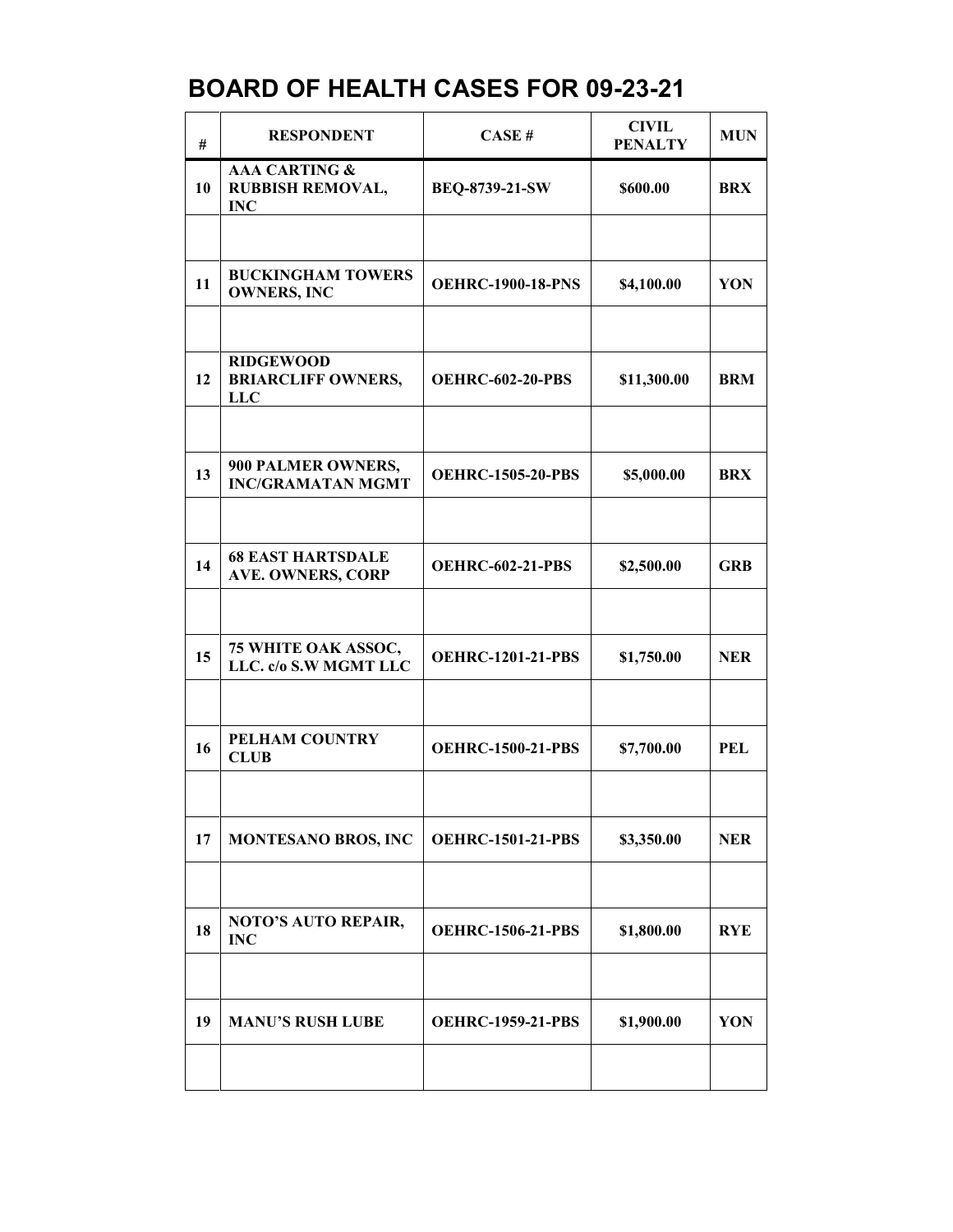| #  | <b>RESPONDENT</b>                                                                                         | CASE#                    | <b>CIVIL</b><br><b>PENALTY</b> | <b>MUN</b> |
|----|-----------------------------------------------------------------------------------------------------------|--------------------------|--------------------------------|------------|
| 20 | <b>ENDICO POTATOES,</b><br><b>INC</b>                                                                     | <b>OEHRC-1961-21-PBS</b> | \$1,000.00                     | <b>MTV</b> |
|    |                                                                                                           |                          |                                |            |
| 21 | <b>MT. KISCO LAND</b><br><b>ROVER. ATTN:</b><br><b>RICHARD STARVRIDIS</b>                                 | <b>OEHRC-1962-21-PBS</b> | \$900.00                       | <b>MTK</b> |
|    |                                                                                                           |                          |                                |            |
| 22 | <b>SMOKERS SHOP 2,</b><br><b>CORP/SMOKERS SHOP 2</b>                                                      | PHP-009-21-ATUPA         | \$500.00                       | YON        |
|    |                                                                                                           |                          |                                |            |
| 23 | <b>SMOKE SHOP OF</b><br><b>SUDAN, INC/SMOKE</b><br><b>SHOP OF SUDAN</b>                                   | PHP-011-21-ATUPA         | \$11,425.00                    | <b>BED</b> |
|    |                                                                                                           |                          |                                |            |
| 24 | 2020 JUICE BAR, CORP/<br>2020 JIICE BAR                                                                   | <b>PHP-8085-21-FSE</b>   | \$600.00                       | <b>NER</b> |
|    |                                                                                                           |                          |                                |            |
| 25 | <b>SOLARIS SPORTS CLUB</b>                                                                                | PHP-8870-21-FSE          | \$7,500.00                     | <b>YTN</b> |
|    |                                                                                                           |                          |                                |            |
| 26 | <b>ITALIAN PAVILLION</b><br>PIZZERIA REST, INC/<br><b>ITALIAN PAVILLION</b><br><b>PIZZERIA &amp; REST</b> | <b>PHP-8904-21-FSE</b>   | \$1,550.00                     | WHP        |
|    |                                                                                                           |                          |                                |            |
| 27 | <b>DELI EL BRUJO, CORP/</b><br><b>EL BRUJO</b>                                                            | <b>PHP-8916-21-FSE</b>   | \$4,750.00                     | PEE        |
|    |                                                                                                           |                          |                                |            |
| 28 | KNOLLWOOD DELI,<br><b>INC/KNOLLWOOD DELI</b>                                                              | <b>PHP-8951-21-FSE</b>   | \$3,950.00                     | WHP        |
|    |                                                                                                           |                          |                                |            |